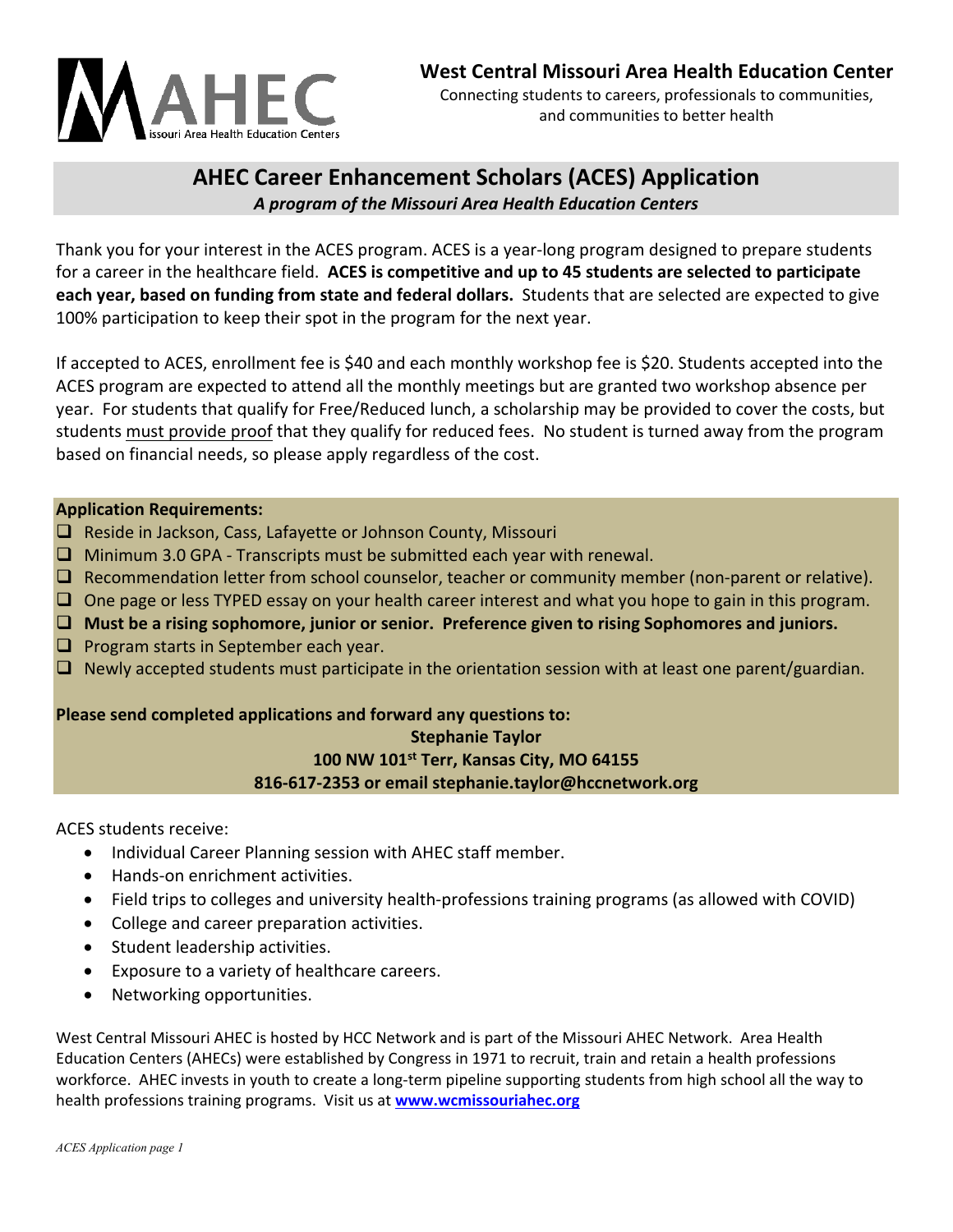| <b>MAHEC Participant Registration Form</b>                                                                                        |                                                          |                          |                                            |                  |    |                                            |                                       |                                                            |  |
|-----------------------------------------------------------------------------------------------------------------------------------|----------------------------------------------------------|--------------------------|--------------------------------------------|------------------|----|--------------------------------------------|---------------------------------------|------------------------------------------------------------|--|
| MAHEC is required to report general demographic information about participants. This data will be                                 |                                                          |                          |                                            |                  |    |                                            |                                       |                                                            |  |
| confidentially maintained and will be referenced periodically to evaluate the effectiveness of AHEC services                      |                                                          |                          |                                            |                  |    |                                            |                                       |                                                            |  |
| and programs. We appreciate your cooperation in the completion of this form. Please type or print clearly.<br>Last Revision 10/21 |                                                          |                          |                                            |                  |    |                                            |                                       |                                                            |  |
| Prefix (e.g., Mr., Ms., Dr.)                                                                                                      | <b>First Name</b>                                        |                          |                                            |                  | MI |                                            | <b>Last Name</b>                      |                                                            |  |
|                                                                                                                                   |                                                          |                          |                                            |                  |    |                                            |                                       |                                                            |  |
| Suffix (Jr, Sr, I, II, III, IV, V)                                                                                                | <b>Credentials</b>                                       |                          | Nickname/Preferred name                    |                  |    |                                            | Birthdate (mm/dd/yy)                  | Gender                                                     |  |
|                                                                                                                                   | (e.g., MD, DO, RN,                                       |                          |                                            |                  |    |                                            |                                       | $\square$ Male<br>$\Box$ Female                            |  |
|                                                                                                                                   | PA)                                                      |                          |                                            |                  |    |                                            |                                       | □ Non-Binary/Other                                         |  |
|                                                                                                                                   |                                                          |                          |                                            |                  |    |                                            |                                       |                                                            |  |
| <b>Ethnicity (select one)</b>                                                                                                     | Race (Select all that apply)                             |                          |                                            |                  |    |                                            |                                       |                                                            |  |
| □ Hispanic                                                                                                                        | □ African American/Black<br>$\Box$ White<br>$\Box$ Asian |                          |                                            |                  |    |                                            |                                       |                                                            |  |
| $\Box$ Non-Hispanic<br>$\Box$ American Indian/Alaskan Native $\Box$ Native Hawaiian/Other Pacific Islander $\Box$ Other           |                                                          |                          |                                            |                  |    |                                            |                                       |                                                            |  |
| Disadvantaged Status (Select all that apply)                                                                                      |                                                          |                          | <b>Residential background (Select one)</b> |                  |    |                                            | <b>Veteran Status</b><br>(select one) | <b>Loan Repayment Recipient</b>                            |  |
| $\Box$ I will be/am first in my family to go to college                                                                           |                                                          |                          |                                            |                  |    |                                            |                                       | □ National Health Service                                  |  |
| $\Box$ I grew up with English as my second language                                                                               |                                                          |                          | □ Frontier (Wide open, few<br>people)      |                  |    |                                            | $\Box$ Rural (country,                | Corps (NHSC)                                               |  |
| $\Box$ I have been diagnosed with a physical or mental                                                                            |                                                          |                          | $\Box$ Rural (country, small town)         |                  |    |                                            | small town)                           | □ Primary Care Resource<br>Initiative for Missouri (PRIMO) |  |
| impairment that limits my participation                                                                                           |                                                          |                          |                                            |                  |    |                                            | $\Box$ Suburban                       |                                                            |  |
| $\Box$ I qualify for the free and reduced school lunch                                                                            |                                                          |                          | $\Box$ Suburban (small city)               |                  |    |                                            | $\Box$ Urban (Big City)               |                                                            |  |
| program                                                                                                                           |                                                          |                          | $\Box$ Urban (Big City)                    |                  |    |                                            |                                       |                                                            |  |
| $\Box$ I qualify for federal/state grants which do not                                                                            |                                                          |                          |                                            |                  |    |                                            |                                       |                                                            |  |
| need to be paid.                                                                                                                  |                                                          |                          |                                            |                  |    |                                            |                                       |                                                            |  |
| <b>CONTACT INFORMATION</b><br><b>Address</b>                                                                                      |                                                          |                          |                                            |                  |    |                                            |                                       |                                                            |  |
|                                                                                                                                   |                                                          |                          |                                            |                  |    |                                            |                                       |                                                            |  |
| City<br><b>State</b>                                                                                                              |                                                          |                          | Zip Code (9 digits if possible)            |                  |    |                                            |                                       | County                                                     |  |
| Home Phone #<br>Cell Phone # Text okay? $\Box$ Yes<br>$\Box$ No                                                                   |                                                          |                          |                                            |                  |    |                                            |                                       |                                                            |  |
|                                                                                                                                   |                                                          |                          |                                            |                  |    |                                            |                                       |                                                            |  |
| <b>School Email (required)</b>                                                                                                    |                                                          |                          | Home (non-school) Email (required)         |                  |    |                                            |                                       |                                                            |  |
| K-12 PARENT/GUARDIAN INFORMATION                                                                                                  |                                                          |                          |                                            |                  |    |                                            |                                       |                                                            |  |
| Relationship<br><b>First Name</b>                                                                                                 |                                                          |                          |                                            | <b>Last Name</b> |    |                                            |                                       |                                                            |  |
|                                                                                                                                   |                                                          |                          |                                            |                  |    |                                            |                                       |                                                            |  |
| Address (if different from above)                                                                                                 |                                                          |                          |                                            |                  |    |                                            |                                       |                                                            |  |
| City                                                                                                                              | Zip Code (9 digits if possible)<br><b>State</b>          |                          |                                            |                  |    |                                            |                                       | County                                                     |  |
| Cell Phone # Text okay? $\Box$ Yes<br>$\Box$ No                                                                                   |                                                          |                          | <b>Parent Email Address</b>                |                  |    |                                            |                                       |                                                            |  |
|                                                                                                                                   |                                                          |                          |                                            |                  |    |                                            |                                       |                                                            |  |
| <b>HIGH SCHOOL EDUCATION</b>                                                                                                      |                                                          |                          |                                            |                  |    |                                            |                                       |                                                            |  |
| <b>School Name</b>                                                                                                                |                                                          |                          | City/State                                 |                  |    |                                            |                                       | Zip                                                        |  |
| Graduation date (MM/YY)<br><b>GPA</b>                                                                                             |                                                          |                          |                                            |                  |    | <b>ACT Composite Score (if applicable)</b> |                                       |                                                            |  |
|                                                                                                                                   |                                                          | <b>COLLEGE EDUCATION</b> |                                            |                  |    |                                            |                                       |                                                            |  |
| Major/Discipline                                                                                                                  |                                                          |                          | School name                                |                  |    |                                            | Anticipated Graduation date (MM/YY)   |                                                            |  |
| <b>City</b>                                                                                                                       |                                                          | State                    |                                            |                  |    |                                            | Zip Code (9 digits if possible)       |                                                            |  |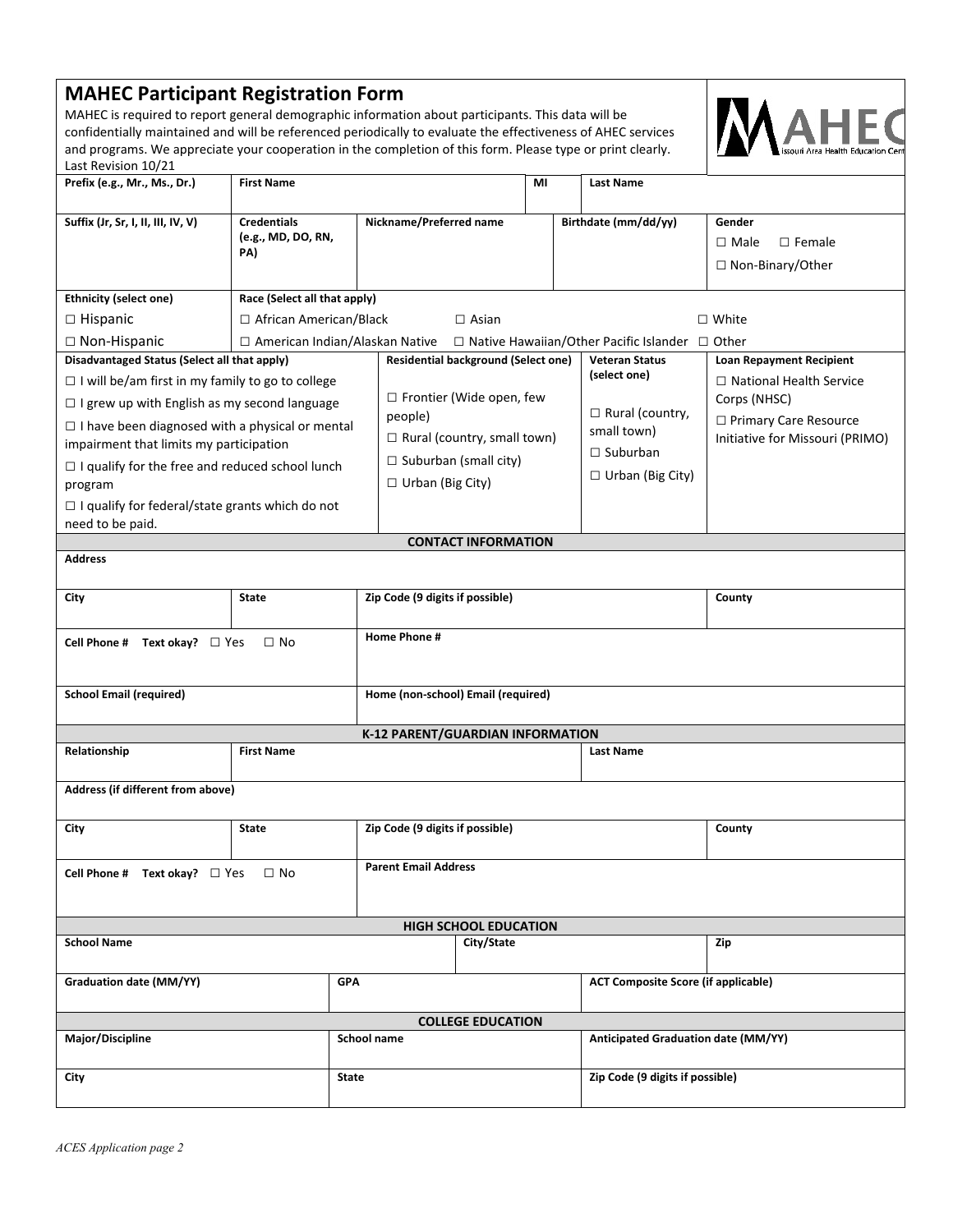| <b>SURVEY</b>                                                                                                                                                                                                                                                                                                                                                                                                                                                                                                                                                                                                                                                                                                                                                                                                                                                                                                                                                   |  |  |  |  |  |  |  |
|-----------------------------------------------------------------------------------------------------------------------------------------------------------------------------------------------------------------------------------------------------------------------------------------------------------------------------------------------------------------------------------------------------------------------------------------------------------------------------------------------------------------------------------------------------------------------------------------------------------------------------------------------------------------------------------------------------------------------------------------------------------------------------------------------------------------------------------------------------------------------------------------------------------------------------------------------------------------|--|--|--|--|--|--|--|
| I have participated in AHEC activities in the past and they have increased my knowledge of healthcare careers (leave blank if you have not<br>participated in AHEC activities in the past or if you are unsure.)                                                                                                                                                                                                                                                                                                                                                                                                                                                                                                                                                                                                                                                                                                                                                |  |  |  |  |  |  |  |
| $\Box$ Strongly Disagree<br>$\Box$ Disagree<br>$\Box$ Neutral<br>$\Box$ Agree<br>□ Strongly Agree                                                                                                                                                                                                                                                                                                                                                                                                                                                                                                                                                                                                                                                                                                                                                                                                                                                               |  |  |  |  |  |  |  |
| $\Box$ Disagree<br>$\Box$ Strongly Disagree<br>□ Neutral<br>$\Box$ Agree<br>$\Box$ Strongly Agree<br>I intend to enter a health career:                                                                                                                                                                                                                                                                                                                                                                                                                                                                                                                                                                                                                                                                                                                                                                                                                         |  |  |  |  |  |  |  |
| If strongly agree or agree, what THREE health careers are you interested in? Options are followed by a list of disciplines that fall in each<br>category. Please indicate your top three choices by placing a 1, 2, or 3 in the spaces provided and circling the specific disciplines.                                                                                                                                                                                                                                                                                                                                                                                                                                                                                                                                                                                                                                                                          |  |  |  |  |  |  |  |
| Primary Care Physician (family medicine, internal medicine, obstetrics & gynecology, general pediatrics)                                                                                                                                                                                                                                                                                                                                                                                                                                                                                                                                                                                                                                                                                                                                                                                                                                                        |  |  |  |  |  |  |  |
| Dental (dentist, dental hygienist, dental assistant, endodontist, oral surgeon, orthodontist, periodontist)                                                                                                                                                                                                                                                                                                                                                                                                                                                                                                                                                                                                                                                                                                                                                                                                                                                     |  |  |  |  |  |  |  |
| Pharmacy (pharmacist, pharmacy technician)                                                                                                                                                                                                                                                                                                                                                                                                                                                                                                                                                                                                                                                                                                                                                                                                                                                                                                                      |  |  |  |  |  |  |  |
| <b>Physician Assistant</b>                                                                                                                                                                                                                                                                                                                                                                                                                                                                                                                                                                                                                                                                                                                                                                                                                                                                                                                                      |  |  |  |  |  |  |  |
| Behavioral Health (counselor, psychologist, social worker)                                                                                                                                                                                                                                                                                                                                                                                                                                                                                                                                                                                                                                                                                                                                                                                                                                                                                                      |  |  |  |  |  |  |  |
| Nursing (CNA, LPN, RN, RN/BSN, MSN, Nurse Anesthetist, clinical nurse specialist, advanced practice nurse, midwife)                                                                                                                                                                                                                                                                                                                                                                                                                                                                                                                                                                                                                                                                                                                                                                                                                                             |  |  |  |  |  |  |  |
| Chiropractor                                                                                                                                                                                                                                                                                                                                                                                                                                                                                                                                                                                                                                                                                                                                                                                                                                                                                                                                                    |  |  |  |  |  |  |  |
| Health Administration (healthcare administrator, information technologist, nursing home administrator)                                                                                                                                                                                                                                                                                                                                                                                                                                                                                                                                                                                                                                                                                                                                                                                                                                                          |  |  |  |  |  |  |  |
| Community and Health Education (public health, community health worker, health education)                                                                                                                                                                                                                                                                                                                                                                                                                                                                                                                                                                                                                                                                                                                                                                                                                                                                       |  |  |  |  |  |  |  |
| Health Professions (athletic trainer, audiologist, clinical lab technician, dietician, EMS/EMT/First responder, Exercise Science, Hospice<br>caregiver, occupational therapist/Assistant, Optometrist, Physical therapist/Assistant, Pulmonary function technologist, radiology<br>Technician, respiratory therapist, speech-language pathologist.<br>Specialty Care Physician (allergy/immunology, anesthesiology, cardiology, critical care/hospitalist, dermatology, emergency medicine,<br>endocrinology, gastroenterology, general surgery, geriatrics, infectious disease, neonatology, nephrology, neurology, nuclear medicine,<br>oncology, ophthalmology, oral and maxillofacial surgery, orthopedic surgery, osteopathic manipulative medicine, otorhinolaryngology,<br>pain management, pathology, rehabilitation, plastic surgery, podiatry, proctology, psychiatry, pulmonology, radiology, sports medicine,<br>thoracic surgery, urology<br>Other |  |  |  |  |  |  |  |
| I am interested in a healthcare career, but I worry about (check all that apply):                                                                                                                                                                                                                                                                                                                                                                                                                                                                                                                                                                                                                                                                                                                                                                                                                                                                               |  |  |  |  |  |  |  |
| $\Box$ Cost of education<br>$\Box$ Whether or not my grades are good enough to get into a health professions program                                                                                                                                                                                                                                                                                                                                                                                                                                                                                                                                                                                                                                                                                                                                                                                                                                            |  |  |  |  |  |  |  |
| $\Box$ Admission exams and the application process                                                                                                                                                                                                                                                                                                                                                                                                                                                                                                                                                                                                                                                                                                                                                                                                                                                                                                              |  |  |  |  |  |  |  |
| $\Box$ How I would get to and from school (transportation, distance)                                                                                                                                                                                                                                                                                                                                                                                                                                                                                                                                                                                                                                                                                                                                                                                                                                                                                            |  |  |  |  |  |  |  |
| $\Box$ How long it would take to complete my education                                                                                                                                                                                                                                                                                                                                                                                                                                                                                                                                                                                                                                                                                                                                                                                                                                                                                                          |  |  |  |  |  |  |  |
| $\Box$ Where I would work once I did complete my education                                                                                                                                                                                                                                                                                                                                                                                                                                                                                                                                                                                                                                                                                                                                                                                                                                                                                                      |  |  |  |  |  |  |  |
| □ What my family and friends would think about me pursuing a career in healthcare                                                                                                                                                                                                                                                                                                                                                                                                                                                                                                                                                                                                                                                                                                                                                                                                                                                                               |  |  |  |  |  |  |  |
| □ Other                                                                                                                                                                                                                                                                                                                                                                                                                                                                                                                                                                                                                                                                                                                                                                                                                                                                                                                                                         |  |  |  |  |  |  |  |
| I intend to work with people who are medically underserved or where there is not enough healthcare:<br>$\Box$ Strongly Disagree<br>$\Box$ Disagree<br>$\Box$ Neutral<br>$\Box$ Agree<br>$\Box$ Strongly Agree                                                                                                                                                                                                                                                                                                                                                                                                                                                                                                                                                                                                                                                                                                                                                   |  |  |  |  |  |  |  |
| I intend to work in the following type of community:                                                                                                                                                                                                                                                                                                                                                                                                                                                                                                                                                                                                                                                                                                                                                                                                                                                                                                            |  |  |  |  |  |  |  |
| $\Box$ Frontier (Wide open, few people) $\Box$ Rural (country, small town) $\Box$ Suburban<br>$\Box$ Urban (Big City)<br>$\square$ Unsure                                                                                                                                                                                                                                                                                                                                                                                                                                                                                                                                                                                                                                                                                                                                                                                                                       |  |  |  |  |  |  |  |
| □ Strongly Disagree<br>$\square$ Disagree<br>$\Box$ Neutral<br>□ Strongly Agree<br>$\Box$ Agree<br>I intend to stay in Missouri:                                                                                                                                                                                                                                                                                                                                                                                                                                                                                                                                                                                                                                                                                                                                                                                                                                |  |  |  |  |  |  |  |
| How did you hear about MAHEC?<br>$\Box$ Strongly Disagree<br>$\Box$ Disagree<br>$\Box$ Neutral<br>$\Box$ Strongly Agree                                                                                                                                                                                                                                                                                                                                                                                                                                                                                                                                                                                                                                                                                                                                                                                                                                         |  |  |  |  |  |  |  |
| $\Box$ Agree<br>$\Box$ No<br>Are you enrolled in any pre-health training programs? (Health occupation / CNA / EMT, etc.) $\Box$ Yes                                                                                                                                                                                                                                                                                                                                                                                                                                                                                                                                                                                                                                                                                                                                                                                                                             |  |  |  |  |  |  |  |
| If so what type of health professions/pre-health program are you enrolled in?                                                                                                                                                                                                                                                                                                                                                                                                                                                                                                                                                                                                                                                                                                                                                                                                                                                                                   |  |  |  |  |  |  |  |
| Want to be the first to know about upcoming MAHEC events and news?<br>□ Yes! Sign me up! (Please be sure that you have provided your phone number and the email address where you would like to receive<br>notifications.)                                                                                                                                                                                                                                                                                                                                                                                                                                                                                                                                                                                                                                                                                                                                      |  |  |  |  |  |  |  |
| MAHEC uses a third-party service for its marketing efforts. By checking this box, you agree to receive marketing messages from MAHEC and to<br>have your information stored on a third-party site. Data rates may apply. For additional information, please see MAHEC's full privacy policy at<br>mahec.org                                                                                                                                                                                                                                                                                                                                                                                                                                                                                                                                                                                                                                                     |  |  |  |  |  |  |  |

*ACES Application page 3*